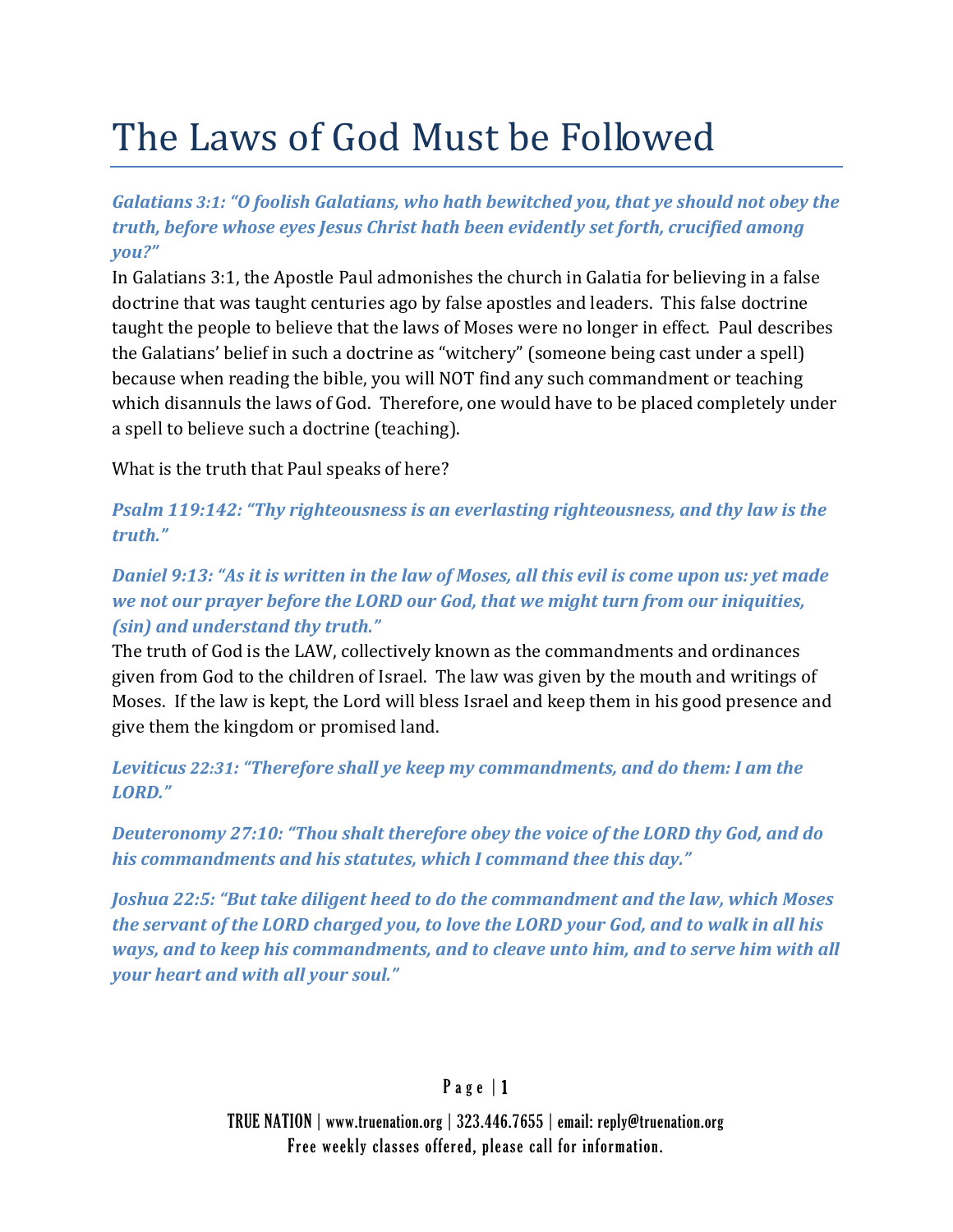*1 Kings 11:38: "And it shall be, if thou wilt hearken unto all that I command thee, and wilt walk in my ways, and do that is right in my sight, to keep my statutes and my commandments, as David my servant did; that I will be with thee, and build thee a sure house, as I built for David, and will give Israel unto thee."*

From generation to generation the laws of God were always in effect and the adherence to them determines who truly serves God and who doesn't. When Israel disobeyed the laws/commandments of God, they were punished (cursed) for their disobedience.

#### *Nehamiah 9:2830:*

*"28 But after they had rest, they did evil again before thee: therefore leftest thou them in the land of their enemies, so that they had the dominion over them: yet when they returned, and cried unto thee, thou heardest them from heaven; and many times didst thou deliver them according to thy mercies;* 

*29 And testifiedst against them, that thou mightest bring them again unto thy law: yet they dealt proudly, and hearkened not unto thy commandments, but sinned against thy judgments, (which if a man do, he shall live in them;) and withdrew the shoulder, and hardened their neck, and would not hear.* 

*30 Yet many years didst thou forbear them, and testifiedst against them by thy spirit in thy prophets: yet would they not give ear: therefore gavest thou them into the hand of the people of the lands."*

If it is no longer necessary to follow the laws of God, then why would God impose a judgment of punishment on the children of Israel? Why did Christ come to die for the sins of Israel? If there is no law, what sin can exist? This is why Paul makes such a strong statement in the following scripture:

*Galatians 3:1: "O foolish Galatians, who hath bewitched you, that ye should not obey the truth, before whose eyes Jesus Christ hath been evidently set forth, crucified among you?"*

All of Israel knew the reason that Christ the Messiah was crucified. He gave his life to offer Israel an atonement (repair a wrong) for their sins.

*Acts 5:31: "Him hath God exalted with his right hand to be a Prince and a Saviour, for to give repentance to Israel, and forgiveness of sins."*

# P a g e | 2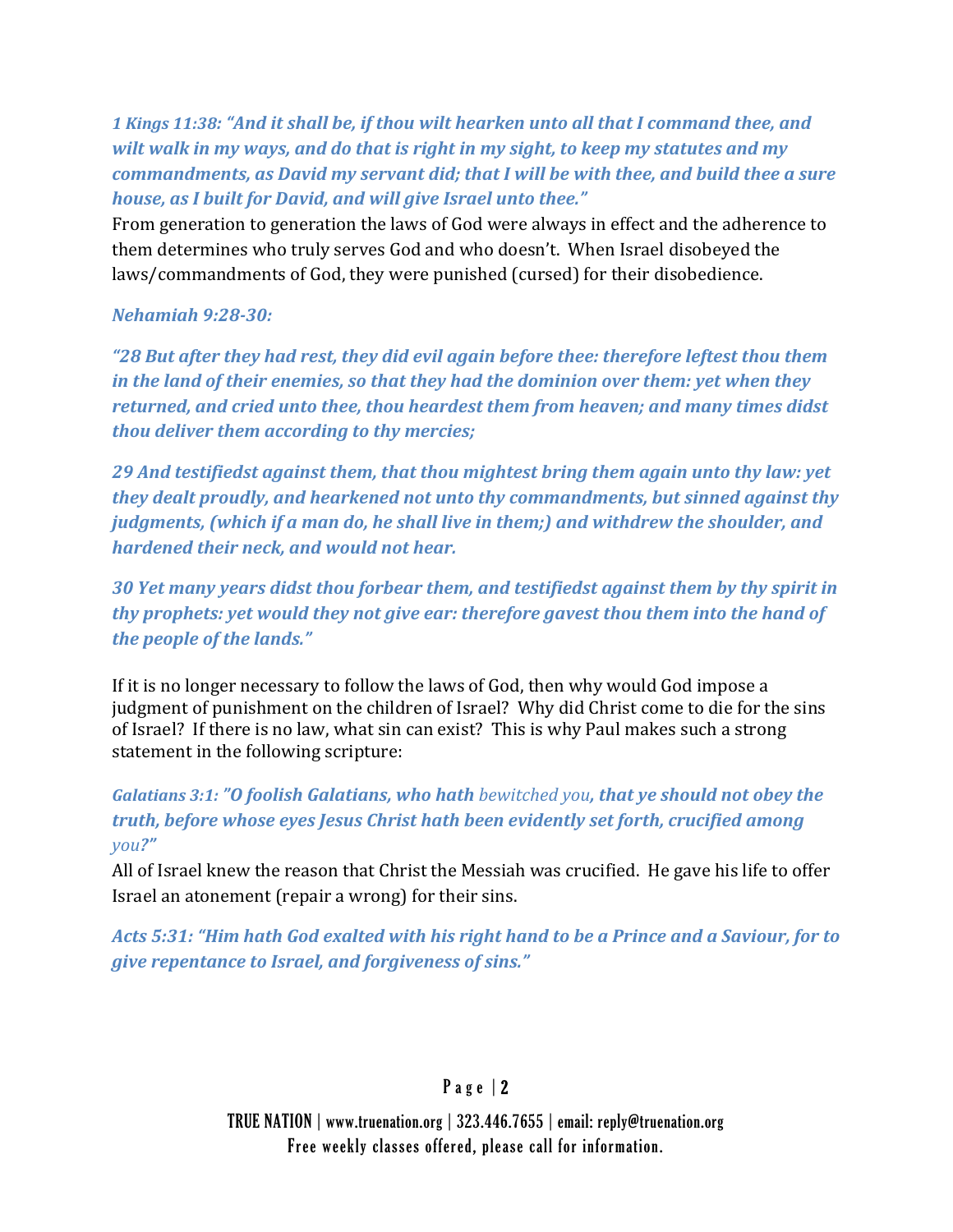#### What is sin?

## *1 John 3:4: "Whosoever committeth sin transgresseth (disobeys) also the law: for sin is the transgression of the law."*

If the act of sin is the breaking of God's laws or commandments, then who or what is a sinner that Christ came to save?

*Matthew 9:13: "But go ye and learn what that meaneth, I will have mercy, and not sacrifice: for I am not come to call the righteous, but sinners to repentance."* Notice Christ himself says he came not to call the righteous. What is righteousness?

## *Deuteronomy 6:25: "And it shall be our righteousness, if we observe to do all these commandments before the LORD our God, as he hath commanded us."*

#### *1 John 5:17: "All unrighteousness is sin: and there is a sin not unto death."*

Christ did not come to call the righteous because a righteous man has no need to repent or make atonement (Luke 15:7). But the sinners (breakers of the law… 1 John 3:4), must turn from their disobedience to be accepted.

## *Proverbs 28:13: "He that covereth his sins shall not prosper: but whoso confesseth and forsaketh them shall have mercy."*

We see that true repentance comes with forsaking sin. To forsake sin one has to keep the commandments. A woman that was caught committing adultery was sentenced to be stoned to death, But Christ, showing his great mercy, taught us repentance by insisting that she cease from breaking God's laws.

## *John 8:11: "She said, No man, Lord. And Jesus said unto her, Neither do I condemn thee: go, and sin no more."*

As we examine hundreds of years of scripture from the old testament to the new testament, it has yet to appear that the laws of God should be forsaken. Many believe that Christ did away with the commandments because they were continuously broken by the children of Israel. However, the scriptures do not support this teaching whatsoever.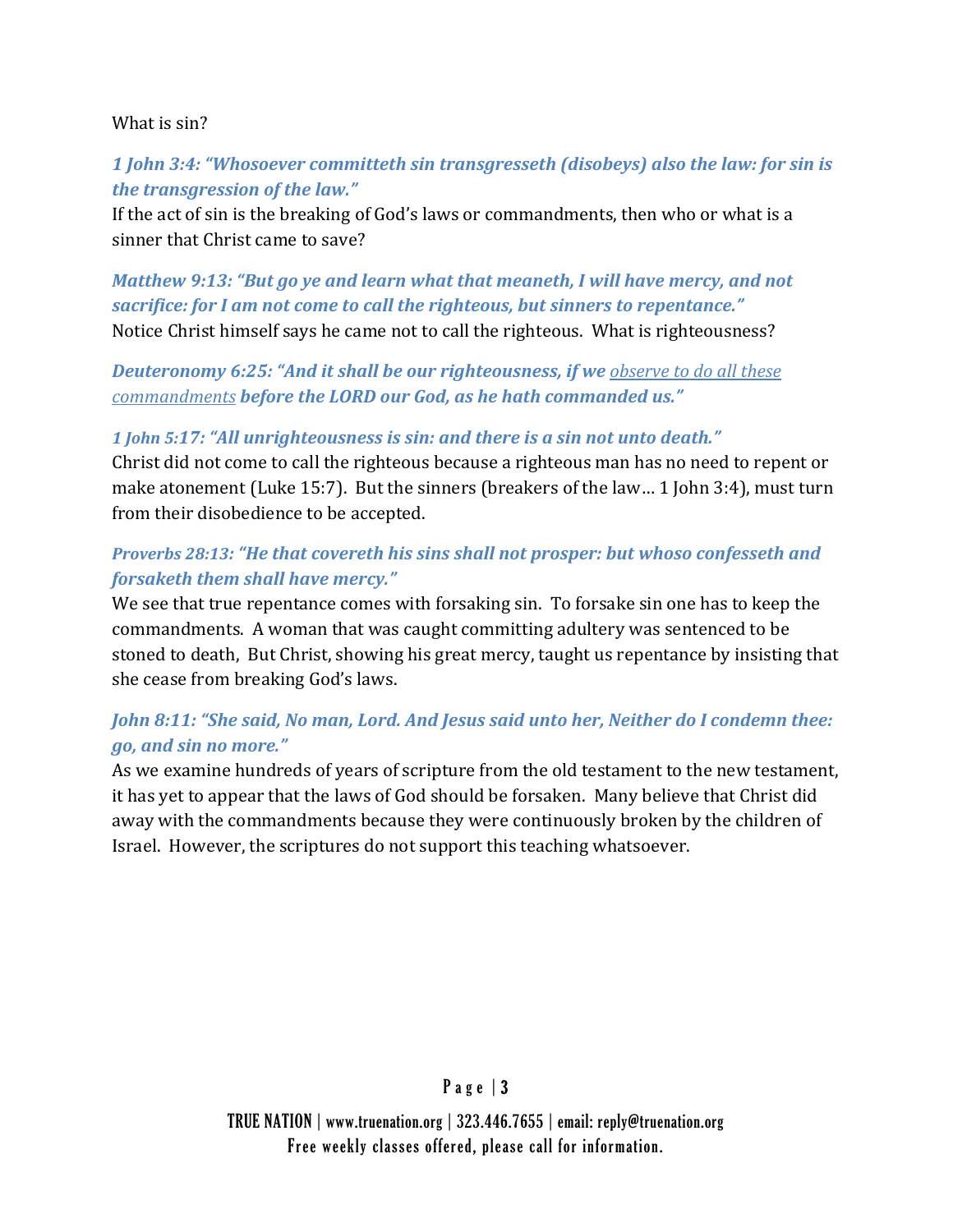*Matthew 5:1719 :"Think not that I am come to destroy the law, or the prophets: I am not come to destroy, but to fulfil.* 

*18For verily I say unto you, Till heaven and earth pass, one jot or one tittle shall in no wise pass from the law, till all be fulfilled.* 

*19Whosoever therefore shall break one of these least commandments, and shall teach men so, he shall be called the least in the kingdom of heaven: but whosoever shall do and teach them, the same shall be called great in the kingdom of heaven."*

Christ makes it perfectly clear that he did not destroy or remove the law or prophecies contained in the scriptures. It is written that he came to fulfill the prophecies written of him. His sole purpose was to turn Israel back to the laws of God in order to receive mercy and repentance. For this reason, we need not to offer animals for sin offerings any longer as Christ the Messiah was prophesied to be a sacrificial lamb that will take away the sins of Israel offering them repentance.

#### *Hebrews 10:910:*

"Then said he, Lo, I come to do thy will, O God. He taketh away the first, that he may *establish the second.* 

*10By the which will we are sanctified through the offering of the body of Jesus Christ once for all."* 

*Matthew 19:1517:*

*"And he laid his hands on them, and departed thence.* 

*16And, behold, one came and said unto him, Good Master, what good thing shall I do, that I may have eternal life?* 

*17And he said unto him, Why callest thou me good? there is none good but one, that is, God: but if thou wilt enter into life, keep the commandments."*

*Luke 10:2527:*

*"25And, behold, a certain lawyer stood up, and tempted him, saying, Master, what shall I do to inherit eternal life?* 

*26He said unto him, What is written in the law? how readest thou?* 

# Page  $|4$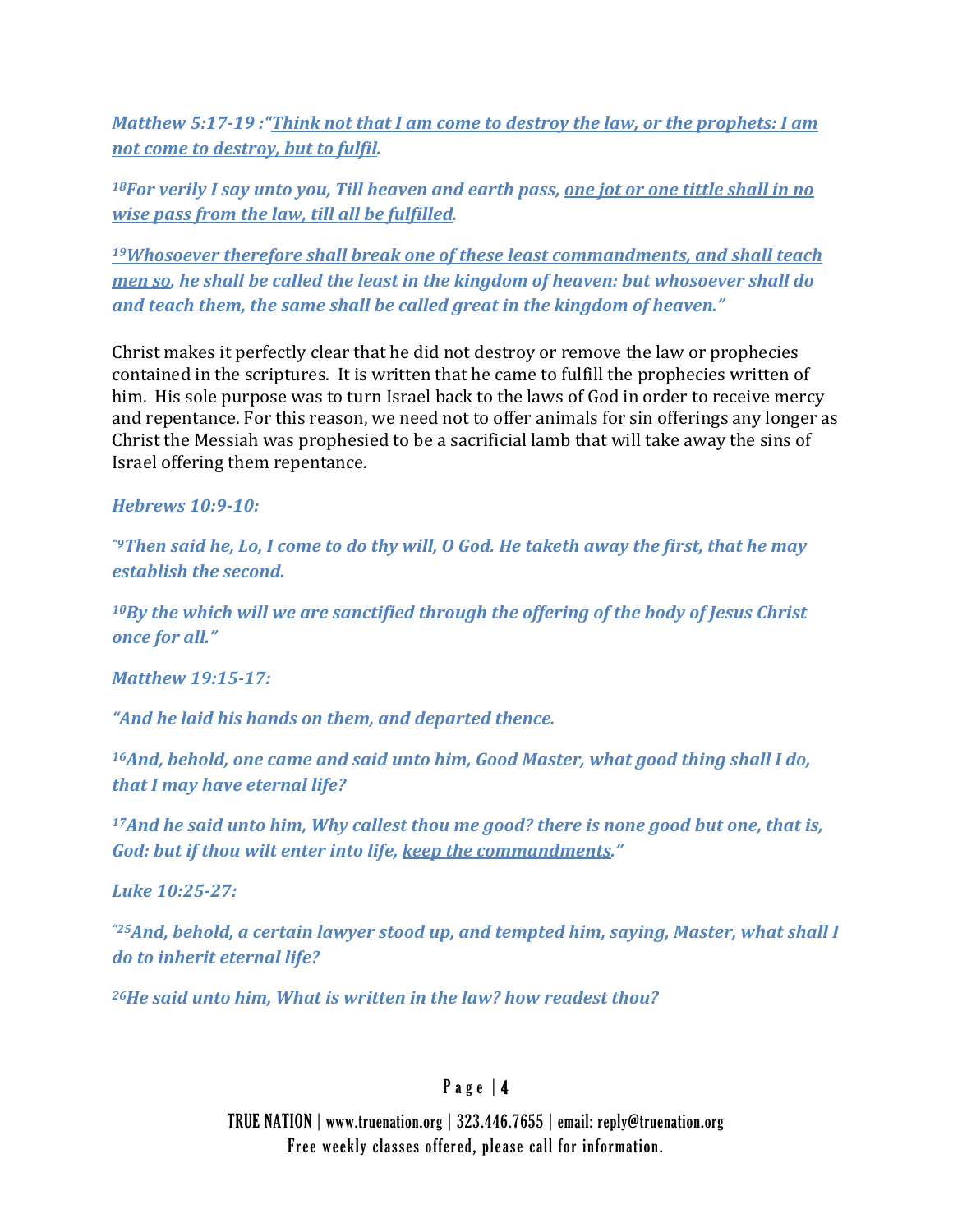# *27And he answering said, Thou shalt love the Lord thy God with all thy heart, and with all thy soul, and with all thy strength, and with all thy mind; and thy neighbour as thyself.*

In these two biblical accounts, Christ is asked how to receive eternal life? He explains to them that keeping the laws of God is the solution. The apostle Paul again reiterates the importance of keeping the commandments.

## *1 Corinthians 6:910*

*Know ye not that the unrighteous shall not inherit the kingdom of God? Be not deceived: neither fornicators, nor idolaters, nor adulterers, nor effeminate, nor abusers of themselves with mankind,* 

*10Nor thieves, nor covetous, nor drunkards, nor revilers, nor extortioners, shall inherit the kingdom of God.*

Again Paul warns us not to be deceived by any teachings that claim you don't have to keep the laws of God to be delivered or receive the kingdom of heaven. Believing in such fallacies is a demonstration of trickery and malice.

It has also been falsely taught that Christ left us with only two commandments to follow:

*Matthew 22:3740*

*37Jesus said unto him, Thou shalt love the Lord thy God with all thy heart, and with all thy soul, and with all thy mind.* 

*38This is the first and great commandment.* 

*39And the second is like unto it, Thou shalt love thy neighbour as thyself.* 

*40On these two commandments hang all the law and the prophets.* 

Christ explains that these two commandments embodies ALL of the commandments of God. How so? If you love God will you worship an idol or forsake an ordained day of worship? NO. If you love your neighbor will you kill, steal or covet his goods? NO. Christ taught us in a simplistic way to help us understand all of the commandments and how they effect us as a nation. What is the key word in both of the laws Christ mentions? LOVE.

*Galatians 5:14 For all the law is fulfilled in one word, even in this; Thou shalt love thy neighbour as thyself.*

Page  $|5$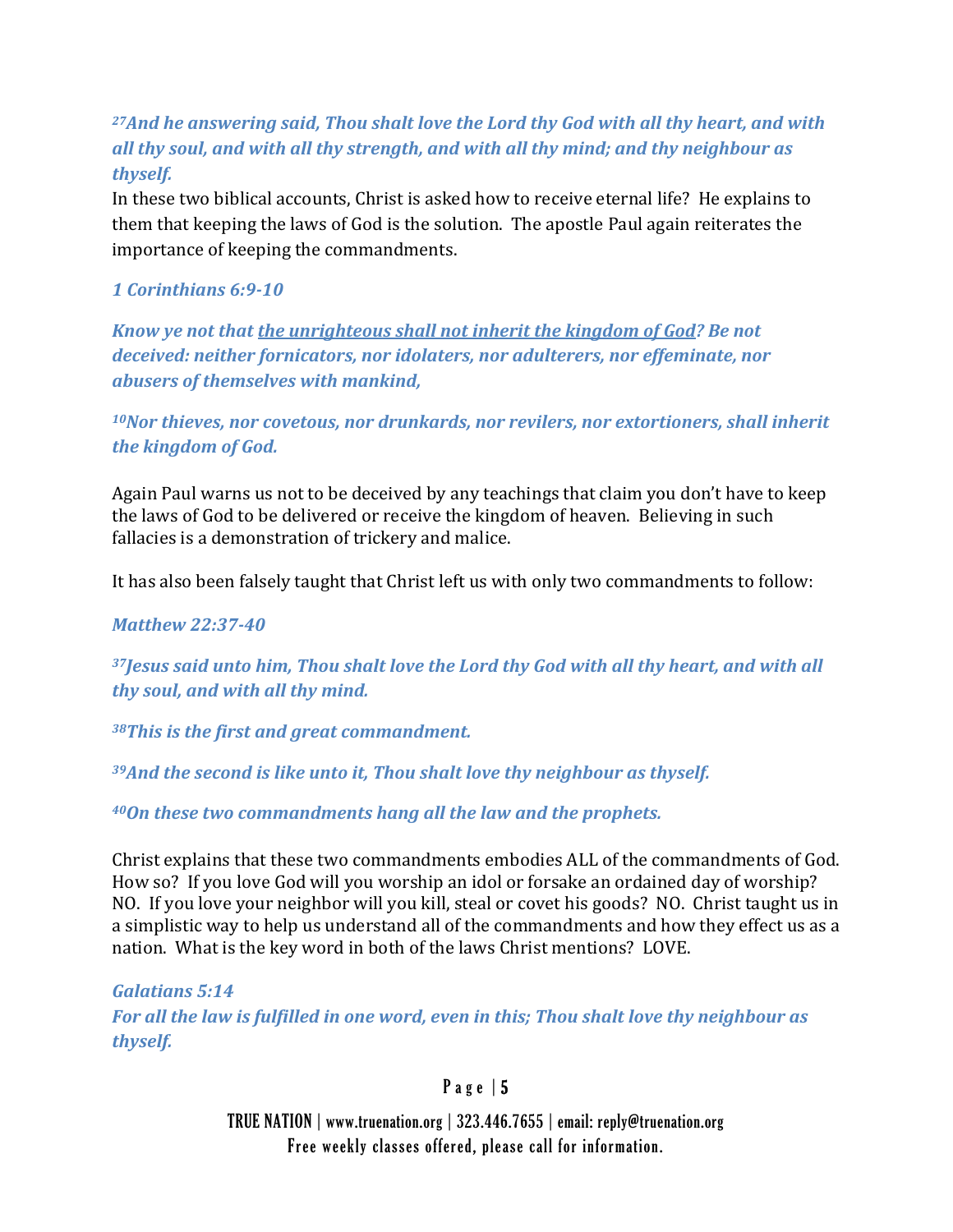#### What is love?

#### *Romans 13:10 Love worketh no ill to his neighbour: therefore love is the fulfilling of the law.*

When Love is present there can be no hate, adultery, murder, stealing, lies, nor fornication. This is how Love fulfills the law.

Yet another misunderstanding exists that teaches we are under grace and faith, so the law is not mandatory. This again could not be further from the truth.

*Romans 6:12*

*What shall we say then? Shall we continue in sin, that grace may abound?* 

*2God forbid. How shall we, that are dead to sin, live any longer therein?* 

*Romans 3:31*

*Do we then make void the law through faith? God forbid: yea, we establish the law*

*Romans 7:1*

*Know ye not, brethren, (for I speak to them that know the law,) how that the law hath dominion over a man as long as he liveth?*

*1 John 2:34*

*And hereby we do know that we know him, if we keep his commandments.* 

*4He that saith, I know him, and keepeth not his commandments, is a liar, and the truth is not in him.* 

*5But whoso keepeth his word, in him verily is the love of God perfected: hereby know we that we are in him.* 

*Revelation 22:1415*

*Blessed are they that do his commandments, that they may have right to the tree of life, and may enter in through the gates into the city.* 

*15For without are dogs, and sorcerers, and whoremongers, and murderers, and idolaters, and whosoever loveth and maketh a lie.* 

## Page  $| 6$